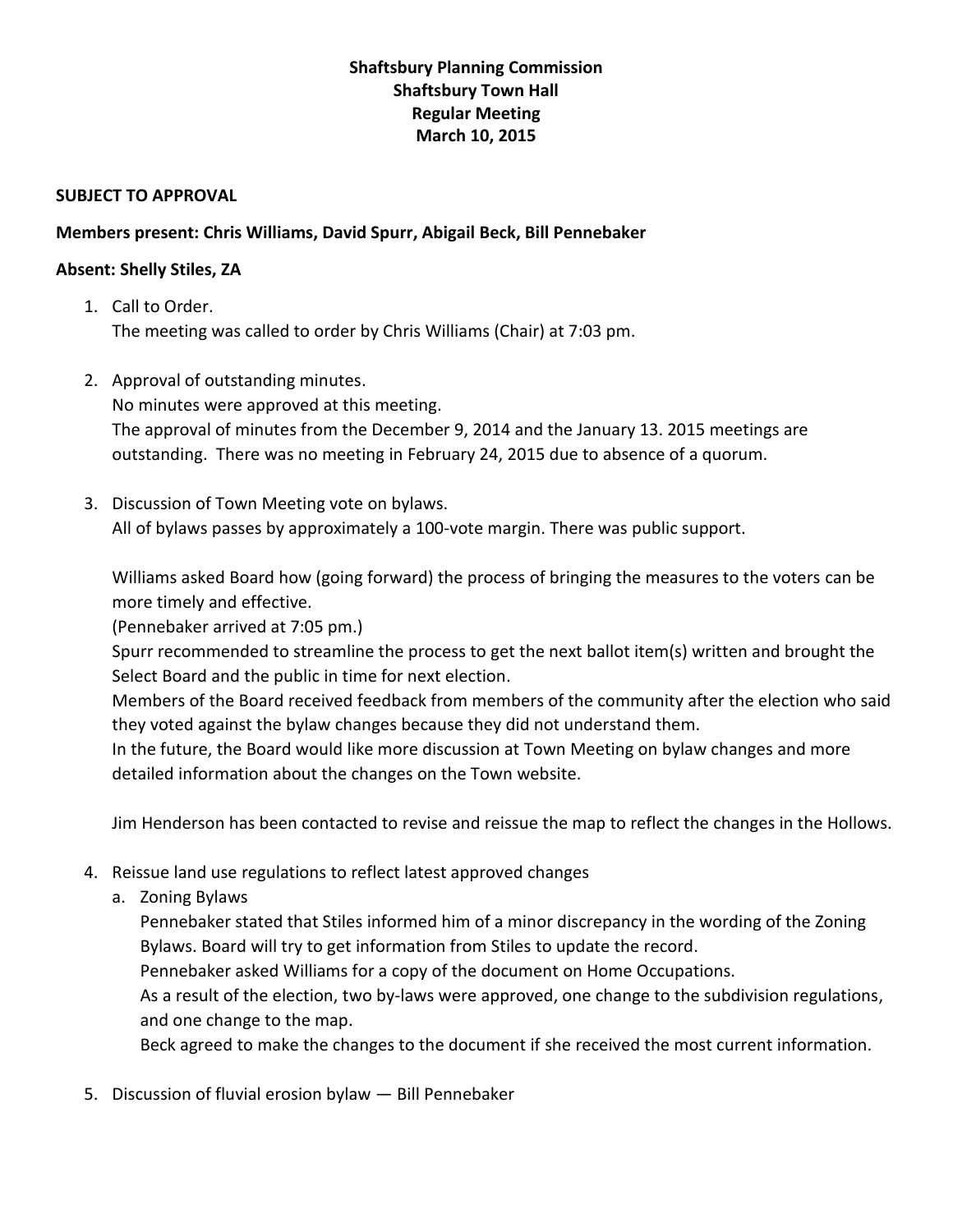Pennebaker has not heard from Ned Swanberg. Some variation of the Model 3 or Model 4 draft is being used. Model 3 does not include the river corridor, and Model 4 includes it. Pennebaker stated that nothing has changed since Model 3 and 4. Board will have to wait to hear from State.

6. Discussion of sign ordinance —illuminated signs

Willams presented specific wording to change the sign ordinance at the December 9, 2014 meeting. The sign at the entrance of Bennington College was discussed to determine whether it is internally or externally lit.

Spurr suggested that signs have a light distribution of 90% dark/10% light. Pennebaker read aloud the listing of prohibited signs. Pennebaker believes there is a risk of being specific in wording and it should be left to the Development Review Board (DRB). Beck suggested that the lighting should be a shade of white.

Williams suggested that the exception could be framed in terms of negative space: that internally illuminated signs are designed around the illumination being negative space, acceptable at the discretion of the DRB.

Pennebaker stated that the wording should include that you cannot see the light-emitting element directly, that it has to be diffusely reflected.

The prohibited list of signs is to include Neon, LED, or lighting of similar technology.

Suggested wording for the list of prohibited signs: Illuminated signs, whether internally illuminated or self-illuminating with LED or neon or similar technology are prohibited, the exception is negative signs where the light cannot be viewed directly with 10% light, at the discretion of the DRB.

- 7. Other Business
	- a. Forestry

Beck asked for an update on the Forester (see minutes from January 13, 2015, #5). Williams will discuss situation with a former Forester.

b. Zoning Resolution

Williams reviewed a copy of the Zoning Resolution for an issue under Roadside Commercial Zoning. There is a proposal to make the Old Mill building (aka Wiggins Mill) into mixed-use occupancy, which would be a bakery on one level and a residence on the other level. (This is not the current site of the Vermont Moonlight Cookies bakery, which is near this building and has an upstairs residence in addition to the bakery.)

"Mixed use" is not clearly defined in the Zoning Resolutions.

Conditional uses in the District (6.1.4) include retail service establishments such as caterers and not to include any as deemed to be a nuisance by the DRB.

Williams asked how to look at "mixed use."

The Roadside Commercial zone definition includes uses listed under the Residential zone, which allows the residential portion.

Spurr suggested that the Board review the zoning district wording to see if there can be some rewording and clarification.